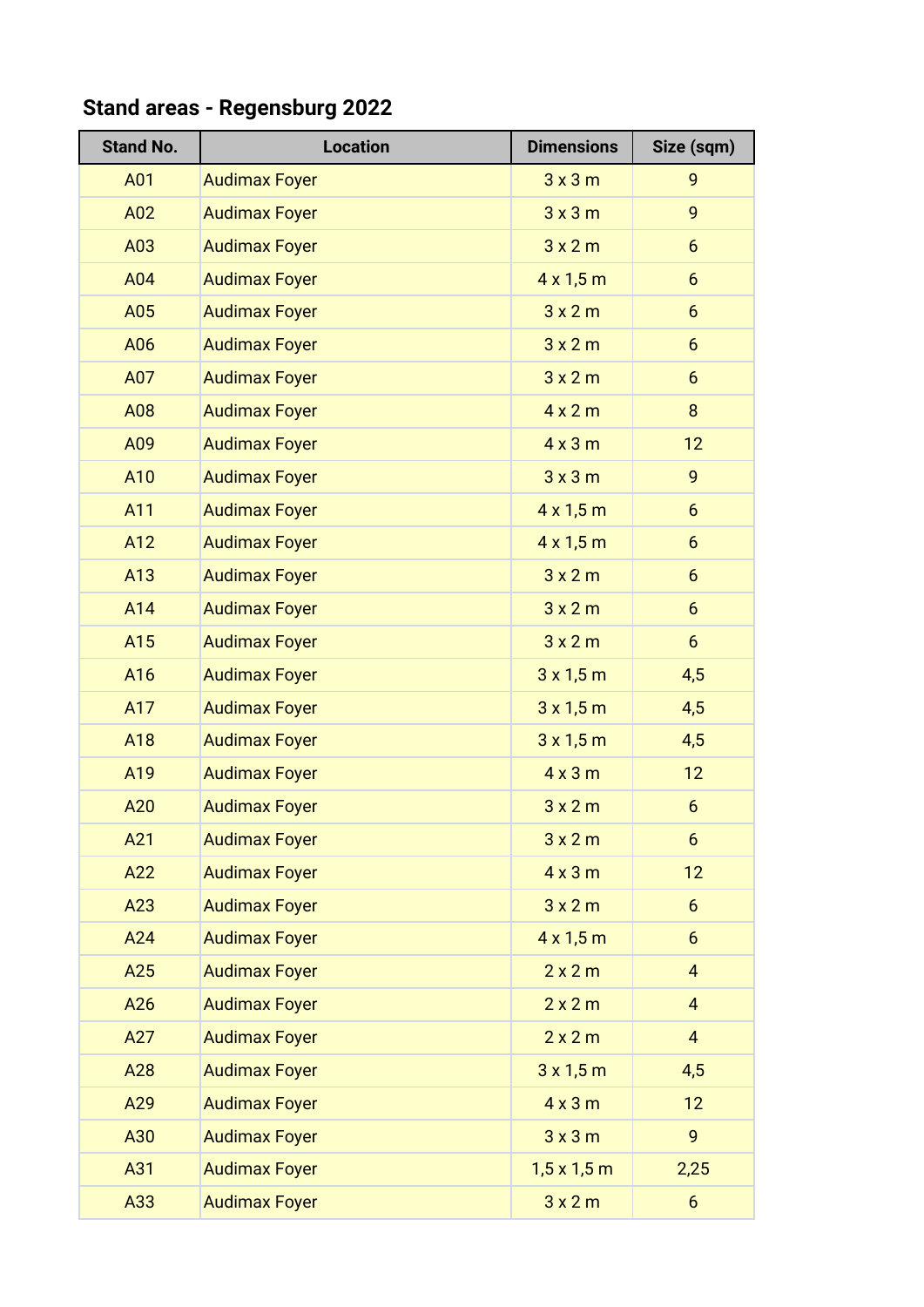| A34        | <b>Audimax Foyer</b>               | 3x2m           | $6\overline{6}$  |
|------------|------------------------------------|----------------|------------------|
| A35        | <b>Audimax Foyer</b>               | 3x3m           | 9                |
| A36        | <b>Audimax Foyer</b>               | 3x3m           | 9                |
| A37        | <b>Audimax Foyer</b>               | 3x3m           | 9                |
| A38        | <b>Audimax Foyer</b>               | 3x3m           | 9                |
| A39        | <b>Audimax Foyer</b>               | $4 \times 2$ m | 8                |
| A40        | <b>Audimax Foyer</b>               | $4 \times 2 m$ | 8                |
| A41        | <b>Audimax Foyer</b>               | $4 \times 2$ m | 8                |
| A42        | <b>Audimax Foyer</b>               | 3x3m           | 9                |
| A43        | <b>Audimax Foyer</b>               | 3x3m           | 9                |
| A44        | <b>Audimax Foyer</b>               | $4 \times 3$ m | 12               |
| A45        | <b>Audimax Foyer</b>               | $4 \times 2 m$ | 8                |
| A46        | <b>Audimax Foyer</b>               | 3x2m           | $6\overline{6}$  |
| A47        | <b>Audimax Foyer</b>               | 3x2m           | $6 \overline{6}$ |
| A48        | <b>Audimax Foyer</b>               | 3x2m           | $6\overline{6}$  |
| A49        | <b>Audimax Foyer - H6</b>          | 4x2m           | 8                |
| A50        | <b>Audimax Foyer - H6</b>          | 3x2m           | $6\overline{6}$  |
| A51        | <b>Audimax Foyer - H6</b>          | 3x2m           | $6\phantom{.}6$  |
| A52        | <b>Audimax Foyer - H6</b>          | 3x2m           | $6\phantom{1}$   |
| A53        | <b>Audimax Foyer - H6</b>          | 3x2m           | $6\phantom{1}$   |
| A54        | <b>Audimax Foyer - H6</b>          | 3x2m           | $\boldsymbol{6}$ |
| A55        | <b>Audimax Foyer - H6</b>          | 3x2m           | 6                |
| A56        | <b>Audimax Foyer - H6</b>          | 3x2m           | 6                |
| A57        | <b>Audimax Foyer - H6</b>          | 3x2m           | $6\overline{6}$  |
| A58        | <b>Audimax Foyer - H6</b>          | 3x2m           | $\boldsymbol{6}$ |
| A59        | <b>Audimax Foyer - H6</b>          | 4x2m           | $\boldsymbol{8}$ |
| E01        | Economy Bldg. (Wirtschaft & Recht) | 3x2m           | $6\phantom{.}6$  |
| E02        | Economy Bldg. (Wirtschaft & Recht) | 4x2m           | 8                |
| E04        | Economy Bldg. (Wirtschaft & Recht) | 3x2m           | 6                |
| <b>E05</b> | Economy Bldg. (Wirtschaft & Recht) | 4x2m           | 8                |
| E06        | Economy Bldg. (Wirtschaft & Recht) | 3x2m           | 6                |
| E07        | Economy Bldg. (Wirtschaft & Recht) | 2x2m           | $\overline{4}$   |
| <b>E08</b> | Economy Bldg. (Wirtschaft & Recht) | 3x2m           | 6                |
| E09        | Economy Bldg. (Wirtschaft & Recht) | 3x2m           | 6                |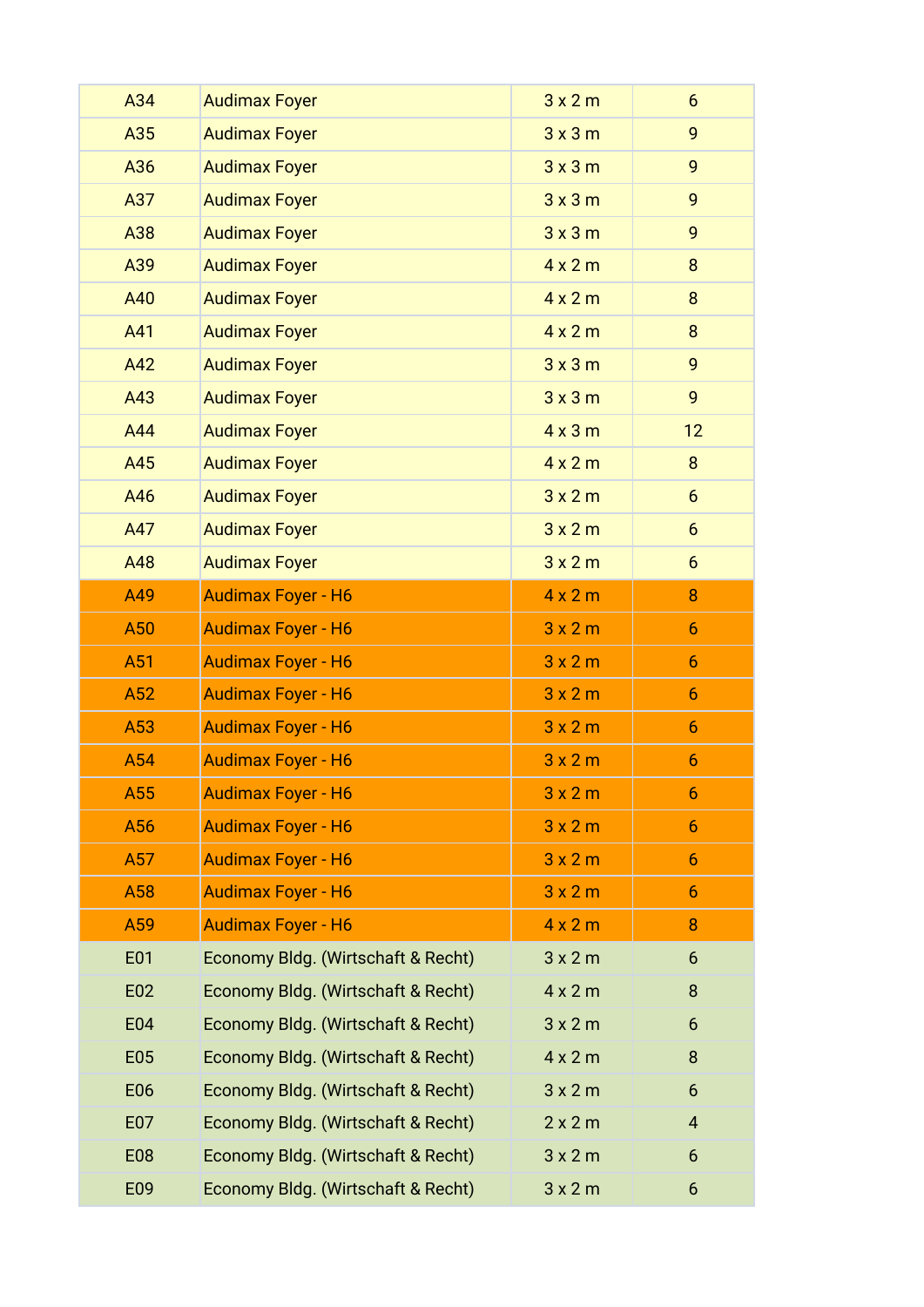| E10             | Economy Bldg. (Wirtschaft & Recht) | 3x2m                | 6              |
|-----------------|------------------------------------|---------------------|----------------|
| E11             | Economy Bldg. (Wirtschaft & Recht) | 2x2m                | 4              |
| E12             | Economy Bldg. (Wirtschaft & Recht) | 3x2m                | 6              |
| E13             | Economy Bldg. (Wirtschaft & Recht) | 3x2m                | 6              |
| E14             | Economy Bldg. (Wirtschaft & Recht) | 3x2m                | 6              |
| E15             | Economy Bldg. (Wirtschaft & Recht) | 3x2m                | 6              |
| E16             | Economy Bldg. (Wirtschaft & Recht) | 3x2m                | 6              |
| E17             | Economy Bldg. (Wirtschaft & Recht) | 2x2m                | $\overline{4}$ |
| E18             | Economy Bldg. (Wirtschaft & Recht) | 3x2m                | 6              |
| E19             | Economy Bldg. (Wirtschaft & Recht) | 3x2m                | 6              |
| E20             | Economy Bldg. (Wirtschaft & Recht) | 3x2m                | 6              |
| E21             | Economy Bldg. (Wirtschaft & Recht) | 3x2m                | 6              |
| CO <sub>2</sub> | <b>Tent Chemistry</b>              | 4x2m                | 8              |
| C <sub>03</sub> | <b>Tent Chemistry</b>              | 2x2m                | $\overline{4}$ |
| CO <sub>4</sub> | <b>Tent Chemistry</b>              | $4 \times 2,5$ m    | 10             |
| CO <sub>5</sub> | <b>Tent Chemistry</b>              | $4 \times 2 m$      | 8              |
| C <sub>06</sub> | <b>Tent Chemistry</b>              | 4x2m                | 8              |
| CO <sub>7</sub> | <b>Tent Chemistry</b>              | 4x2m                | 8              |
| <b>C08</b>      | <b>Tent Chemistry</b>              | 3x2m                | 6              |
| C <sub>09</sub> | <b>Tent Chemistry</b>              | 3x2m                | 6              |
| P01             | <b>Tent Physics</b>                | 2x2m                | $\overline{4}$ |
| P02             | <b>Tent Physics</b>                | $4 \times 2,5$ m    | 10             |
| P03             | <b>Tent Physics</b>                | 4x2m                | 8              |
| P04             | <b>Tent Physics</b>                | 4x2m                | 8              |
| P05             | <b>Tent Physics</b>                | 4x2m                | 8              |
| P06             | <b>Tent Physics</b>                | $4 \times 2,5$ m    | 10             |
| P07             | <b>Tent Physics</b>                | 4x2m                | 8              |
| P08             | <b>Tent Physics</b>                | 3x2m                | 6              |
| P09             | <b>Tent Physics</b>                | 3x2m                | 6              |
| P10             | <b>Tent Physics</b>                | 3x2m                | 6              |
| P11             | <b>Tent Physics</b>                | $4 \times 2,5 \, m$ | 10             |
| P12             | <b>Tent Physics</b>                | $4 \times 2 m$      | 8              |
| P13             | <b>Tent Physics</b>                | 3x2m                | 6              |
| P14             | <b>Tent Physics</b>                | 3x2m                | 6              |